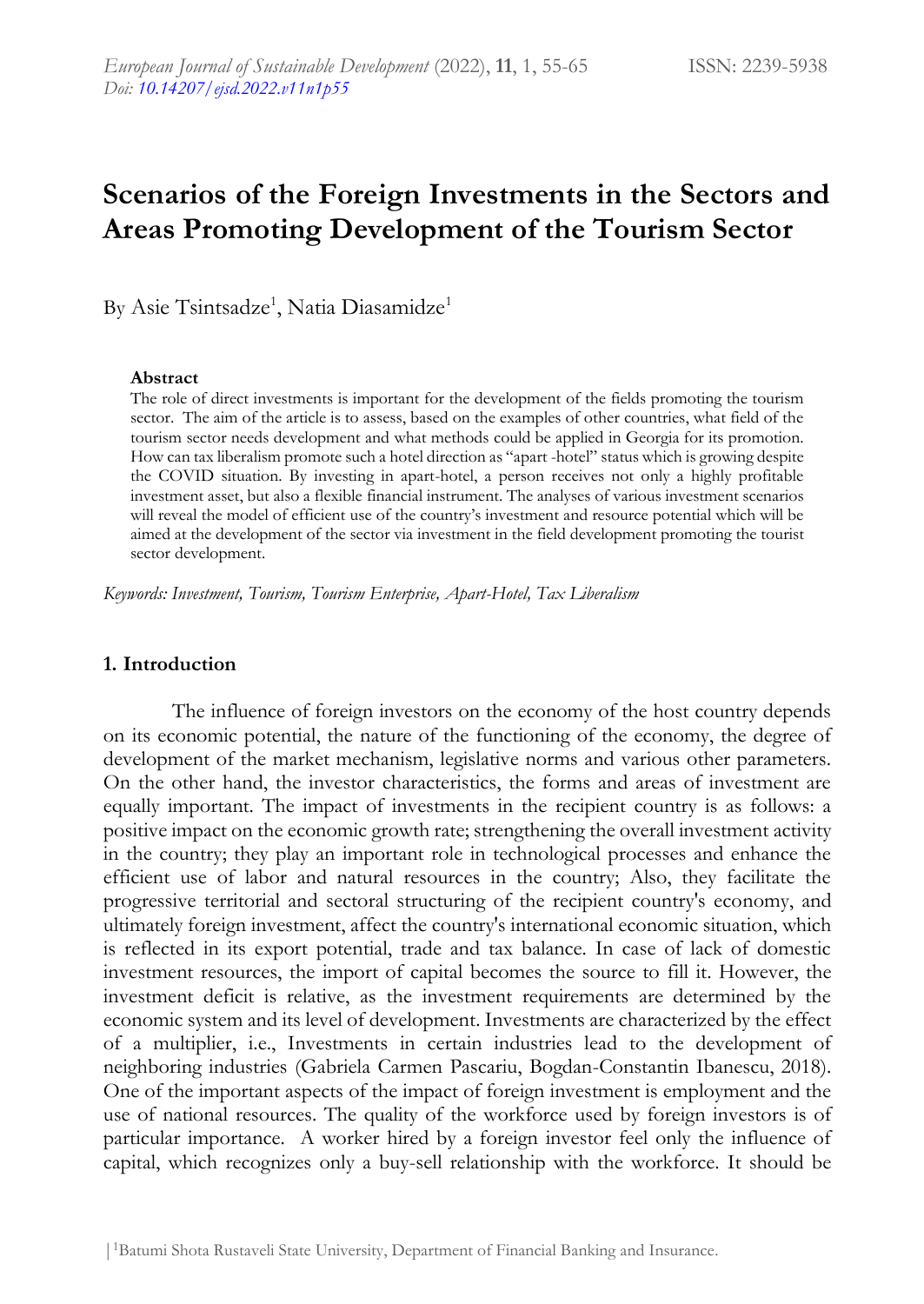noted that the investor himself takes the main part of the "direct" effect from the use of national resources, but the whole "indirect" effect remains in the recipient country like developed deposits, labor force working with modern technologies, tax revenues, saturation of the consumer market. In addition, the workers themselves are interested in working with foreign investors as the pay is higher pay and social conditions are better in their enterprises. The government of any country is interested in developing promising industries such as service sector, banking and insurance, high technology fields. The government of any country is interested in developing promising industries such as service sector, banking and insurance, high technology fields. Among the positive results of investments are the country's integration into the international economic space, sharing foreign experience in management and marketing, increasing export potential and foreign exchange earnings of the country, improvement of trade and tax balance, introduction of new technologies, increasing employment and income. Such an active impact of foreign investment on the country's economy is reflected in the conditions of international relations. The impact of foreign investment on the country's balance of payment and its structure is different. For example, capital imports are reflected in the balance sheet of asset and may contribute to the improvement of the latter. At the same time, investments are accompanied by a return on earnings, which is reflected in the expenditure part of the balance sheet. In addition, the investment of foreign investment is accompanied by the import of equipment, patents and licenses, which leads to the outflow of funds from the country. At the same time foreign investors invest large sums in the form of taxation, customs duties and other fees, which helps to improve the balance of payments [\(Josep A.](https://www.tandfonline.com/author/Ivars-Baidal%2C+Josep+A)  [Ivars-Baidal,](https://www.tandfonline.com/author/Ivars-Baidal%2C+Josep+A) [J. Fernando Vera-Rebollo,](https://www.tandfonline.com/author/Vera-Rebollo%2C+J+Fernando) [José Perles-Ribes,](https://www.tandfonline.com/author/Perles-Ribes%2C+Jos%C3%A9) [Francisco Femenia-Serra](https://www.tandfonline.com/author/Femenia-Serra%2C+Francisco) & [Marco A. Celdrán-Bernabeu,](https://www.tandfonline.com/author/Celdr%C3%A1n-Bernabeu%2C+Marco+A) 2021). The government of the recipient country creates favourable conditions for foreign investment, as well as opportunities for reinvestment of profits and reduces the outflow of capital from the country. In a market economy, both financial and direct investments are made on the basis of fundamental principles.

#### **2. Area Under Study**

It is of special importance for Georgia to attract foreign direct investments. The liberal investment environment in the country and equal conditions for local and foreign investment make it attractive for foreign investors.

Stable economic development, liberal and free market economic policy, only six taxes and reduced tax rates, small number of licenses and permits, simplicity of administrative procedures, preferential trade regimes with many countries around the world, convenient geographical location, well-developed and integrated transport system, competitive workforce and many other factors are a solid foundation to start a business and develop it successfully development in Georgia.

#### **3. Outcomes**

In the face of permanent shortage of national capital and lack of capital in the world market, the recipient country faces the following problem in determining its attitude to foreign investment: how to attract foreign investment to the country? How to achieve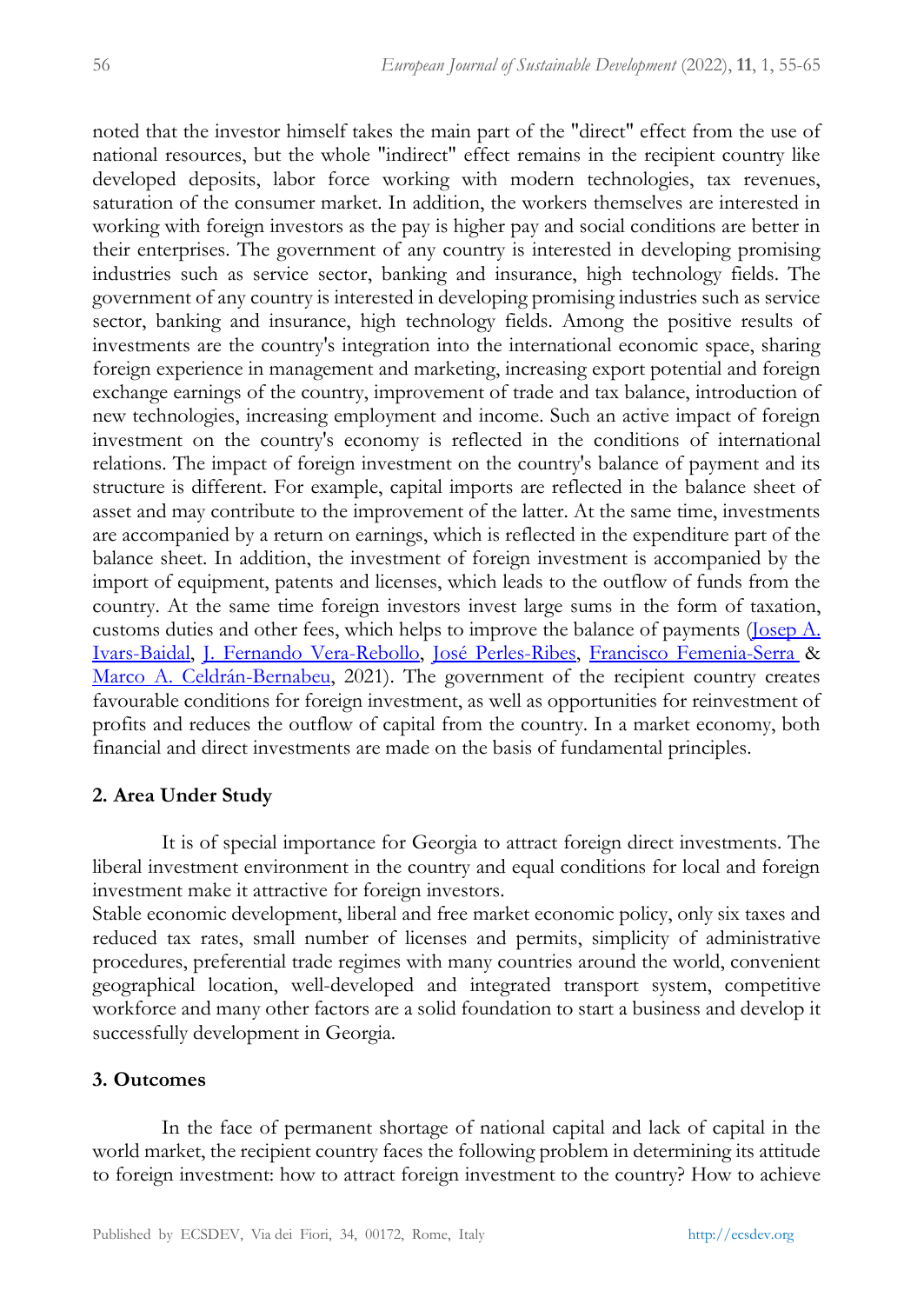the maximum result with the attracted investment, the goal that corresponds to the national interests. If unreasonable or wrong policy is pursued in the attraction of the foreign investments, it can cause many negative consequences, which, of course, undermines the economic interests of the recipient country. Strict The state control is needed as well as investment support in the sectors and regions with which the economic development prospects are associated.

On the one hand, the inflow of foreign direct investment in the country aids to reduce the deficit of domestic resources, supports the introduction of new technologies and new standards of business. On the other hand, foreign investors, often transnational companies, actively interfere in the country's legislative processes, ignoring the country's environment or labor Legislation and if necessary do not refuse corrupt deals with local officials (Asif Khan, Sughra Bibi, Ardito Lorenzo, Jiaying Lyu, and Zaheer Udden Babar, Sustainability 2020, 12).





The diagram illustrates that foreign investment declined most in the tourism sector between 2020-2021. Tourism, as one of the largest industries in the world, has been

growing rapidly and continuously for more than half a century, becoming an important source of global employment and economic output.

The WTTC publishes reports on the economic and employment impact of travel and tourism for 185 countries / economies and 25 geographical or economic regions of the world. These reports, together with Oxford Economics, are the vital tools to enrich public and private sector bodies with evidences of tremendous value that travel and tourism bring the economy in order to support our sector with their policies and investment decisions

According to the WTTC, before the pandemic, international tourism, including its direct and indirect impacts, accounted for the fourth largest employment in the world and 10.6% (334 million) of all employment, that is 10.4% of global GDP (US \$ 9.2 trillion). Meanwhile, international visitors' spending totaled \$ 1.7 trillion in 2019 (6.8% of total exports, 27.4% of global service exports).

The latest WTTC annual survey shows: the travel and tourism sector suffered a loss of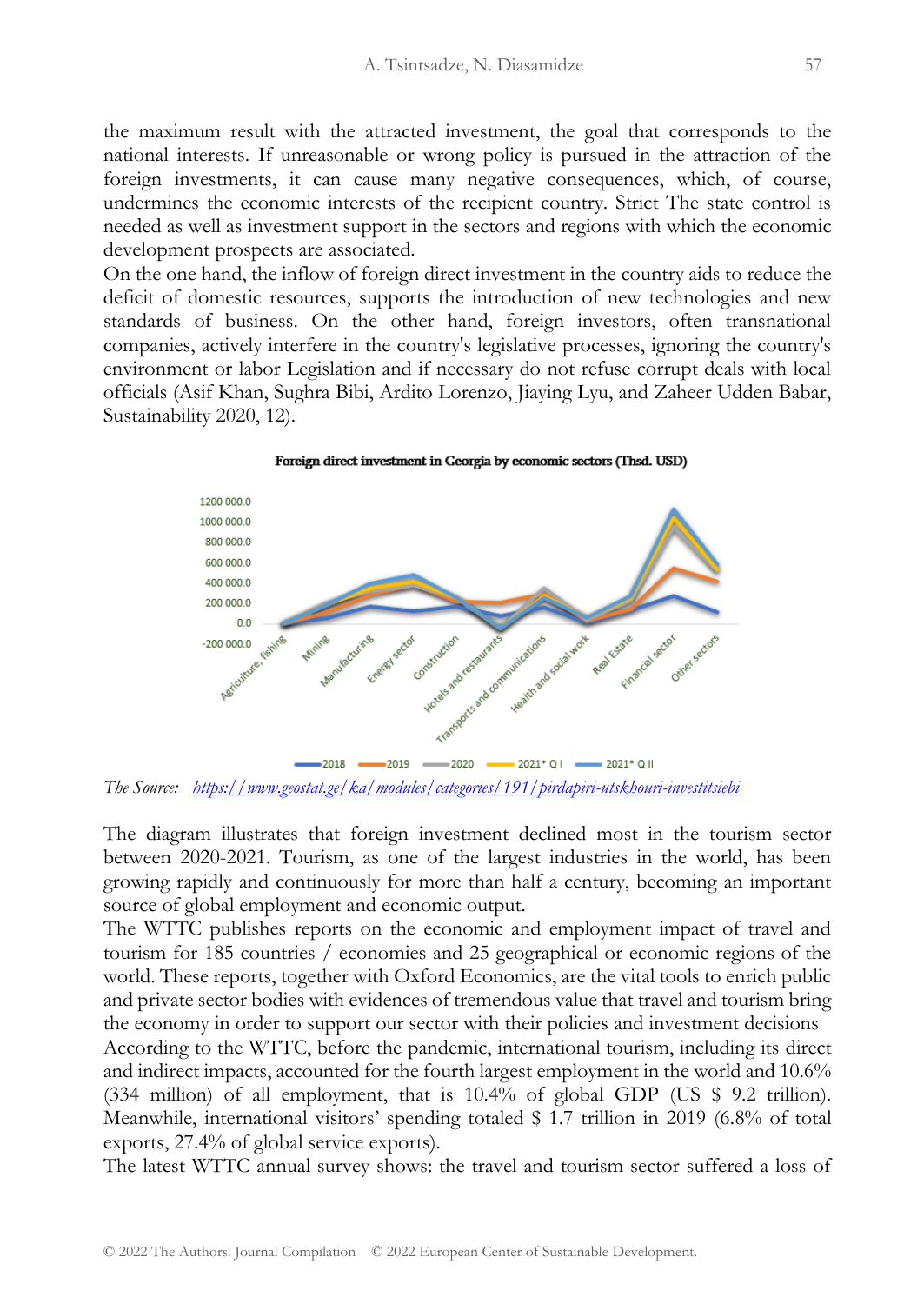nearly 4.5 trillion USD and reached \$ 4.7 trillion in 2020, while the contribution of GDP decreased by 49.1% compared to 2019; Global economy GDP faces decline by 3.7% in 2020. In 2019, the travel and tourism sector accounted for 10.4% of global GDP, decreased to 5.5% in 2020 due to mobility constraints. In 2020, 62 million jobs were lost which means a drop of 18.5%, while globally only 272 million are employed in the sector, in comparison with 334 million in 2019. The risk of unemployment still remains, as many jobs are currently supported by government maintenance schemes and reduced hours, which can be lost without a full recovery from travel and tourism. Domestic visitor spending fell by 45%, while international visitor spending fell extraordinarily by 69.4%. Globalization, digitization, resilience, and the coronavirus pandemic have been major drivers of the travel and tourism industry in recent years. Ease of mobility, increase awareness of the new directions and the Internet as a source of information and commerce stipulate the exponential growth of the industry (Mina Angelova, Teofana Dimitrova, Daniela Pastarmadzhieva, 2021). However, this growth has also led to growing public concern about the environmental impact of the industry which has led to consumer demand for green travel options. As has been mentioned the environmental impact of the industry was significantly reduced during the Coronavirus pandemic, while travel bans and social distance measures had a devastating impact on travel and tourism around the world. Tourism, in general, contributes to the diversified development of infrastructure, including hotels, resorts and restaurants, transport infrastructure (aviation, roads, transportation and railways) and medical facilities.

Attracting investments in hotels and tourism-related infrastructure stands out from other identified priority sectors, considering the fact that tourism is an established trend in the country and is characterized by a growing tendency. Meanwhile, according to the Georgia Tourism Strategy, 11 million international travelers are expected to visit Georgia in 2025, and the revenue from tourism to reach \$ 6.6 billion. Therefore, it is important to attract foreign direct investment in new hotels and tourism infrastructure. The country has already had a number of investment projects in the hotel sector with foreign direct investment, which further strengthens the attractiveness of the sector in the eyes of international companies.

Both the number of visitors and the income from tourism have significantly decreased from the second quarter of 2020. The decline continued in the first quarter of 2021 when the total number of visitors decreased by 88% per year, while revenues from tourism decreased by 87.5% per year during the period. As for the second quarter, it is noteworthy that the recovery of tourism has already been observed. The total number of visitors was 391 thousand, while in the second quarter of last year the same figure was 105 thousand and an annual increase was \$ 271 thousand. Revenues from tourism increased by 753.3 percent year on year to \$ 246.1 million.

It is important to note that in many cases, investments from the private sector are hampered not so much by the insufficient potential of the region, but by general uncertainty during a period of economic fall. In such a situation, the main task of the state is to act as a catalyst to gain confidence of investors.

Thus, public investment leads to an increase in private sector investment. Demonstrating the state interest in the development of tourism makes it possible to realize the potential of the market.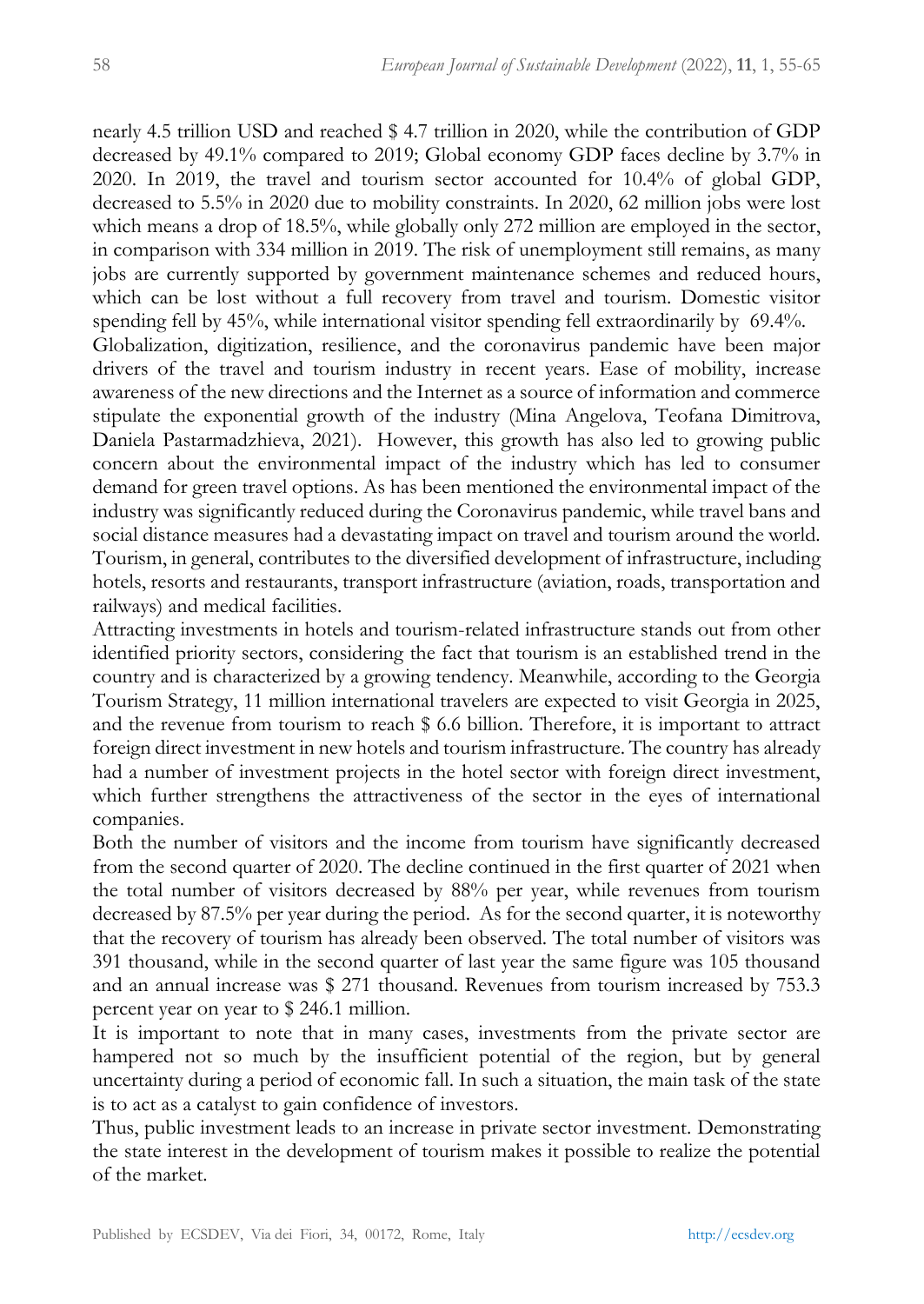The state can support capital expenditures reduction through subsidies, "soft" loan terms, participation in the company's authorized capital, providing infrastructure, land concessions, and tax exemptions on construction materials. Investors usually prefer the capital subsidy method as it is a one-time transaction that does not involve further liabilities and therefore, risks. In terms of management, their implementation is relatively simple.

The tourism sector, more than any other sector of the economy, seems to relate to real estate. In many countries, significant areas of land are state-owned, providing land on preferential terms attracts the largest number of investors to pursue tourism development policy goals. Investors' interest in such plots can be increased by carrying out road construction, water and electricity infrastructure works.

To improve production, the government uses direct and indirect tax exemptions, wage or staff training subsidies, subsidized tariffs on basic resources (for example, electricity), a special amortization deduction procedure, and double (mutually agreed or unilateral) taxation (Godfrey Harris, Kenneth M. Katz, 2000).

Another financial tool to stimulate investment is tax privileges on equity investments, which not only provide for tax postpone, but also reduction the amount of tax.

From an economic point of view, the attractiveness of tourism as a service industry is in the quick return on investment and the adoption of profits in freely convertible currencies. In addition to the direct impact of tourism revenues on the development of the region, there is also its indirect impact, or "multiplier effect", which shows the deviation ratio of the main economic indicator (production - employment, income) to changes in tourism expenditures. The tourism sector plays an important role in the country's economy, but the effect achieved by developing the production sectors needed for the development of the tourism sector is very weak. The positive effect is the construction of hotels, restaurants, arrangement of various entertainment facilities, regulation of the country's tourist attractions, which is reflected in the growth of employment, but the opportunity to offer national food products and dishes to tourists is very low. Therefore, the paper analyzes the dynamics of investments in the tourism sector, the level of production growth and revenues from tourism in GDP, the the multiplication effect of revenues and expenditures on investment and the conclusions are drawn.



*The source:<https://www.geostat.ge/ka/modules/categories/391/sastumroebi-da-restornebi304>*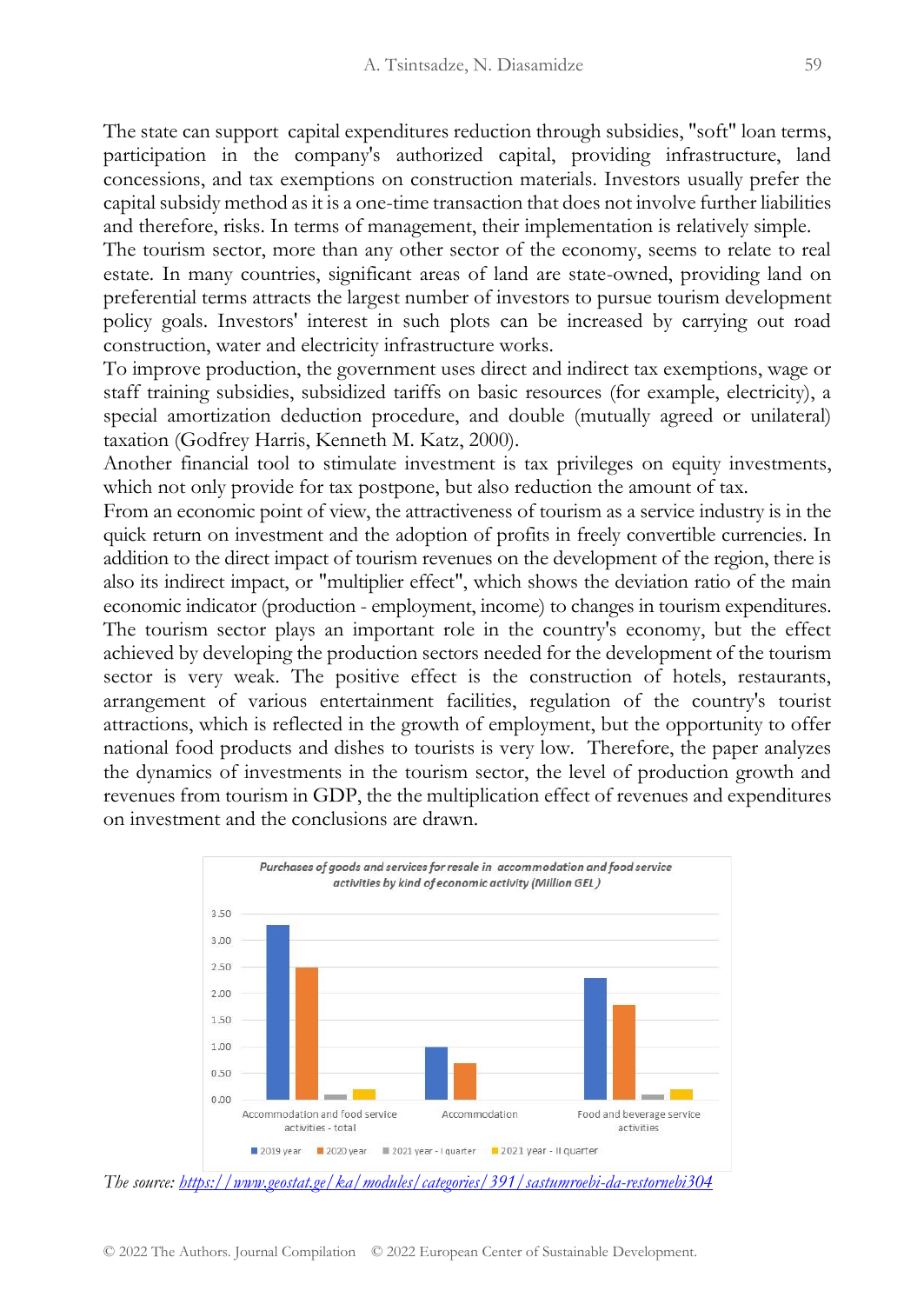A study of all indicators of the tourism sector confirmed that before the pandemic its role in the economic development of the country was steadily growing, except in 2013, when the investments outflew.

Tourism is an important driving force of the country's economic growth and the Government of Georgia plans to implement the following measures for its further development as a priority sector: a) development of the road infrastructure; Improving access roads to cultural monuments and other sights, which will help stimulate tourism; b) Activation of marketing activities in the target and potential markets, which would help attract more foreign tourists and, consequently, more revenue to the country; c) Expansion of protected areas and promotion of ecotourism, which is one of the main treasures of our country; d) Promoting the development of various types of tourism (including medical, sports, wine, etc.); e) In order to develop business tourism, more-spending tourists will be attracted to Georgia through the Convention Bureau, as well as investments in this direction will be encouraged and promoted; f) Special emphasis will be put on the training of service personnel in order to increase the quality of service to international standards; g) One of the strategic directions in tourism policy will be the transformation of Georgia into a four-season tourist country, which will ensure new revenues from tourism and their stable distribution throughout the year.

Tourism is one of the most affected industries as a result of the COVID-19 pandemic. To make a country more attractive to tourists, different countries use many different ways. However, while these ways were mostly framed just 30 years ago, today we are dealing with a different reality ((Bogdan-Constantin Ibanescu, Mihail Eva and Alexandra Gheorghiu, Sustainability 2020, 12 (14)).

The development of tourism implies that after certain operations the country should expect long-term economic benefits at the national, regional or local level (Sheereen [Fauzel,](https://www.researchgate.net/publication/profile/Sheereen-Fauzel) [Boopen Seetanah,](https://www.researchgate.net/publication/profile/Boopen-Seetanah) [Raja Vinesh Sannassee,](https://www.researchgate.net/publication/profile/Raja-Sannassee) 2016). This will happen not only at the expense of foreign tourists, but also with the other economic benefits that tourism brings. One of the most important benefits is job creation and helping the country tackle unemployment. At the same time, it should be noted that despite the fact that there are other ways to eradicate poverty, tourism is distinguished by the fact that it creates an opportunity for the socially vulnerable population to get engaged in economic activity with the self-employment incentives. Thus, creating jobs in the tourism sector is one of the best ways to tackle unemployment and poverty at the same time.

The development of tourism has certain effects for the state by improving the protection of cultural heritage and tourist sites. In not a single country, including Georgia, has this become the reason why so much attention is paid to protecting medical resources from their contamination and destruction. Also, in general, a large motivator is the growing flow of tourists in order for the country to better take care of its ecological situation, which provides not only ecological but also economic benefits.

With all this in mind, today every country tries to present itself as the most attractive tourist destination and develop this sector spending millions of dollars on it. This, of course, guarantees only one result. The result is to attract more tourists who will make a small contribution to the development of the country's economy, which, in the end, is the biggest profit.

The latest and most pressing challenge tourism facing today is Covid-19. There is no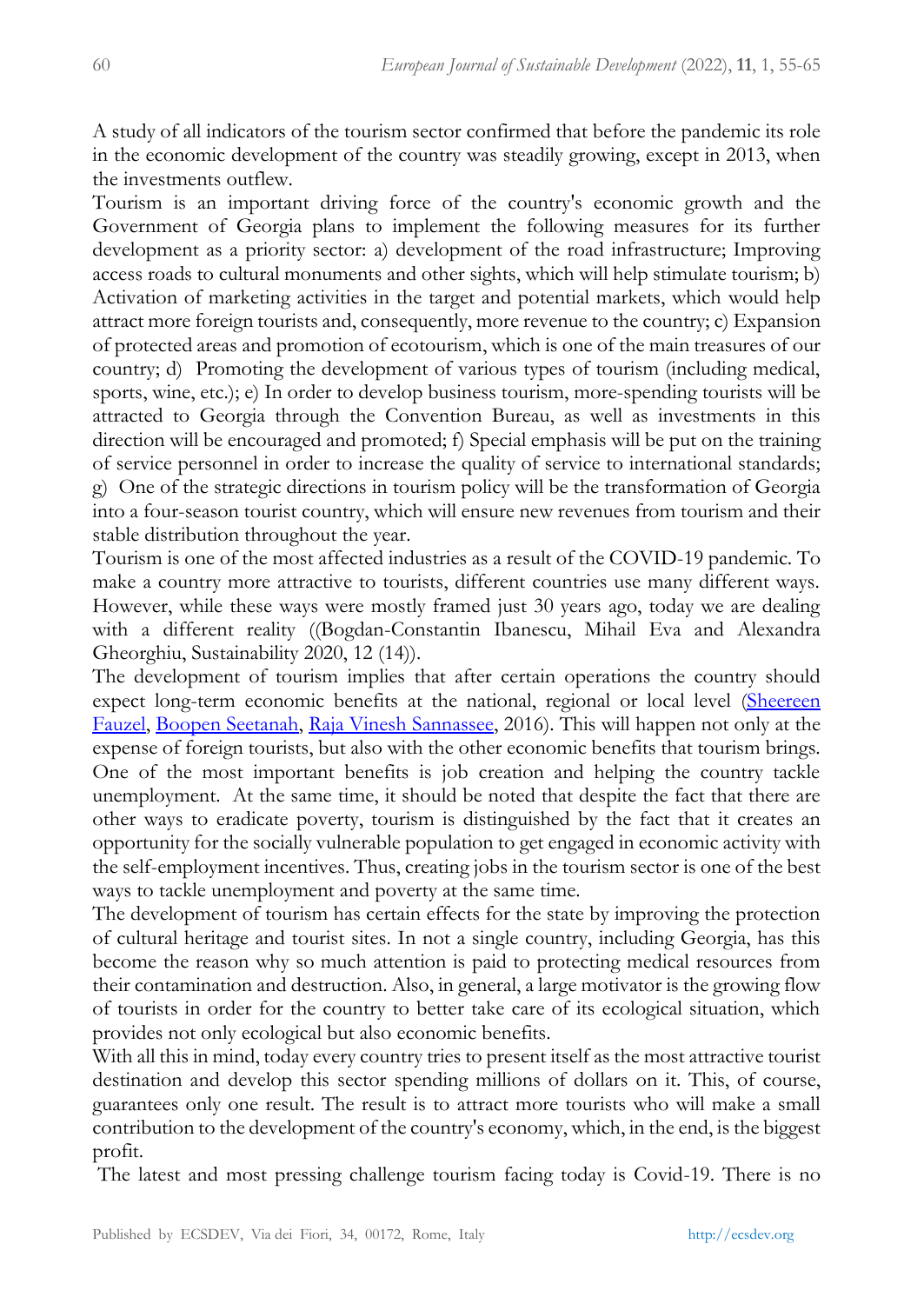industry or business that has not been affected by the coronavirus. However, while the effects of Kovid-19 are unevenly distributed in other sectors, the tourism sector as a whole has faced a major obstacle. There is a decline in the number of tourists in all countries and continents, which has put many of them in an economic crisis.

The crisis, according to the factors, has been redistributed in the areas related to the tourism sector. In particular, airlines suffered the biggest losses, which experienced the largest percentage drop in customers - a 66% drop in global passenger mileage (PRKs). The reason is that most of the countries have closed their borders and tourists are no longer physically able to travel. Due to these and many other factors, the number of airlines facing bankruptcy is increasing daily. While some of them still continue to function, many of them will not be able to move through this period. In 2022, IATA predicts a sharp decline in airline losses: The latest information from the financial results for the second quarter of 2021 confirms that the total net loss of airlines has decreased significantly compared to the first quarter of 2021. Net income levels of the North American Airlines became positive bases on restoration of the of U.S. domestic travel. The airline's financial performance is expected to improve further in 2022, with easing travel restrictions, but it will vary by region. North America will continue to be a leader among all regions.

Investment projects are based on the needs of a travel company. Their viability depends on compliance of the investment policy with the strategic goals of the tourism enterprise, which is mainly reflected in increasing the efficiency of its economic activities. Evaluating the effectiveness of investment projects is one of the main elements of investment analysis for choosing the most effective investment project correctly.

The methods of evaluating investment projects may not be the same in all cases, as investment tourism projects differ significantly in terms of the scale of costs, the conditions of their useful use, and also the beneficial results. The simple calculation methods can be used for small investment projects that do not require large capital investments and do not significantly affect the change in the production of tourism products (tourism services) having a relatively short lifespan.

At the same time, the implementation of large-scale investment projects in the field of tourism (construction of a new tourist facility, reconstruction of a tourist complex, development of a fundamentally new type of tourism services, etc.) requires large investment costs, a large number of factors and, therefore, more complex calculations, refining the methods efficiency evaluation. The larger the investment project is and the more significant the changes the economic activity of the tourism enterprise results in , the more accurate should be the calculation of cash flows and methods of evaluating the effectiveness of the investment project.

Investments in the tourism economy increase only when the return on investment exceeds the amount of the capital invested. When a tourism investment equals pay, the tourism investment return equals zero. This means that the tourism economy produces an amount of capital equal to the investment spent. In this case, capital and production in the tourism economy remain constant. If the profit is less than the tourism investment, e.g. the difference between invested and earned capital is negative, the tourism economy loses sources of capital renewal and reduces its production capacity.

Investment in a tourism economy depends on the profits that investors can make from the investment. Application of new methods in the production process in the tourism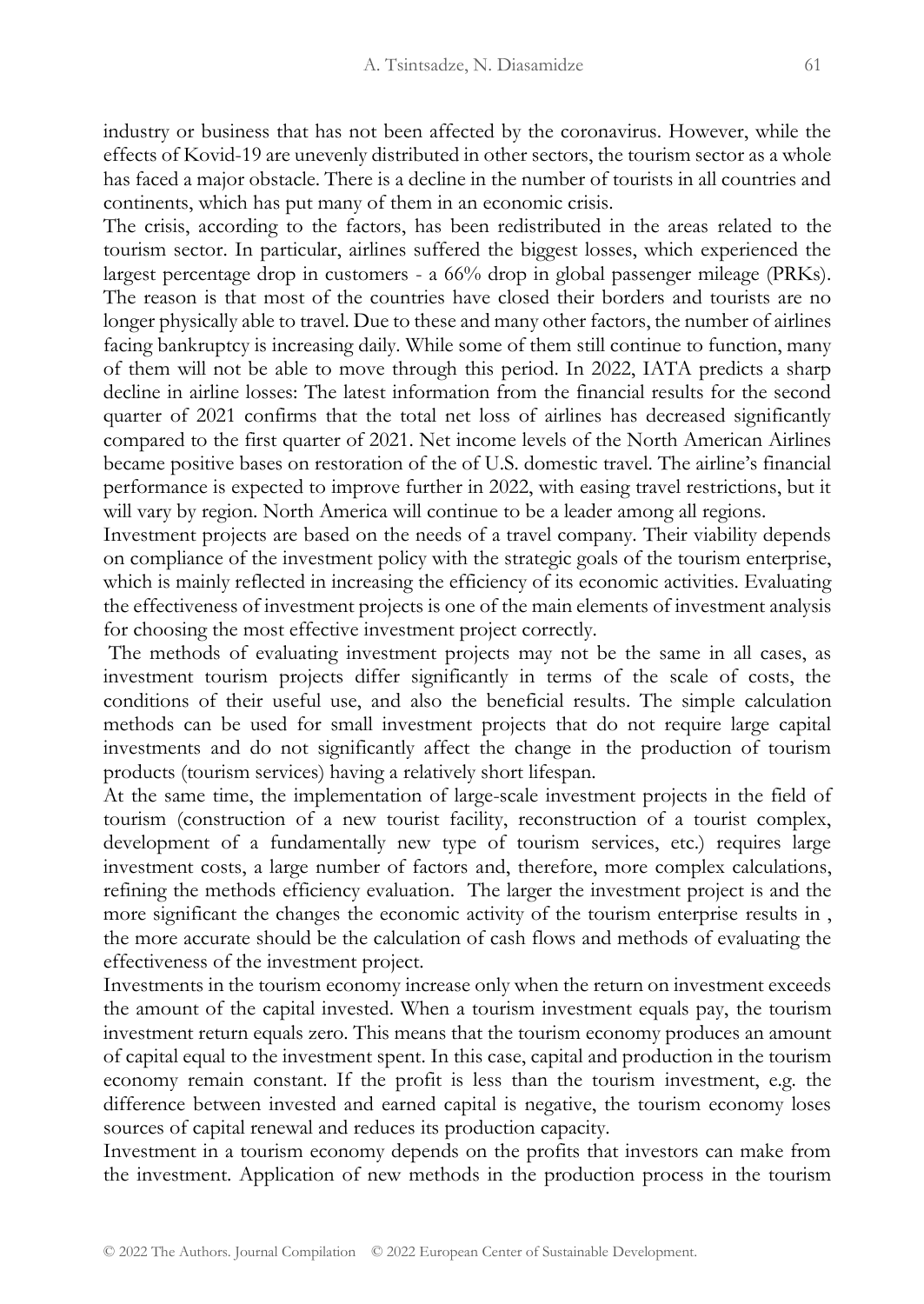business aims to reduce production costs and maximize profits. In addition, creating a new tourism product not only increases profits, but also helps to popularize the product in the tourism market. The development of new methods and technologies for the production of tourism products leads to the need for new investments.

### **4. Conclusions**

According to the World Tourism Organization, sustainable tourism is defined as "tourism that takes responsibility for current and future economic, social and environmental impacts, taking into account the interests of visitors, industry, the environment and local society".

Given all this, tourism development poses specific challenges for all sectors.

First of all, it should be noted that most companies operating in the tourism sector (both travel companies and hotels and restaurants) know little about the concept of "sustainable tourism" and, moreover, may not have the desire and ability to meet certain standards (especially small companies). There are many initiatives to develop sustainable tourism, however, in my opinion, there is a need for an economic reform that will focus on encouraging and strengthening the private sector as much as possible. In this context, the government must take a whole package of decisions that will make the business environment in the country more attractive and profitable. Significant tax incentives that, in the form of this reform, will allow the business sector to invest hundreds of millions of Lari in business to develop new business areas that will stimulate investment, accelerate economic growth and create tens of thousands of jobs. The tax environment will become even more business-friendly and encourage investment as much as possible; support programs for industry, business and innovation will be continued and expanded, which will provide additional jobs in the private sector; over the past 10 years, the government has made significant changes to tax laws.

There are no special taxes in Georgia that apply directly to the tourism industry, however, one of the important changes in the Tax Code is the introduction of the concept of "tourism enterprise", which regulates certain benefits for the further promotion and development of tourism.

In addition, the Tax Code exempts tour operators from paying VAT for organized bringing foreign tourists to tourist facilities and providing a package of tourist services on the territory of Georgia.

Investment projects are driven by the needs of travel companies. The condition for the viability of investment projects is their compliance with the investment policy and strategic goals of the tourism enterprise, which is mainly expressed in increasing the efficiency of its economic activities. Evaluation of the effectiveness of investment projects is one of the main elements of investment analysis and the main tool for choosing the most effective project from several investment projects.

Despite all the aforementioned advantages, certain achievements in the field of economic development and investment legislation of Georgia, which is in line with internationally recognized norms and principles, the investment environment in Georgia remains less attractive for foreign investors.

The support of the state, which, as mentioned above, should be expressed in the creation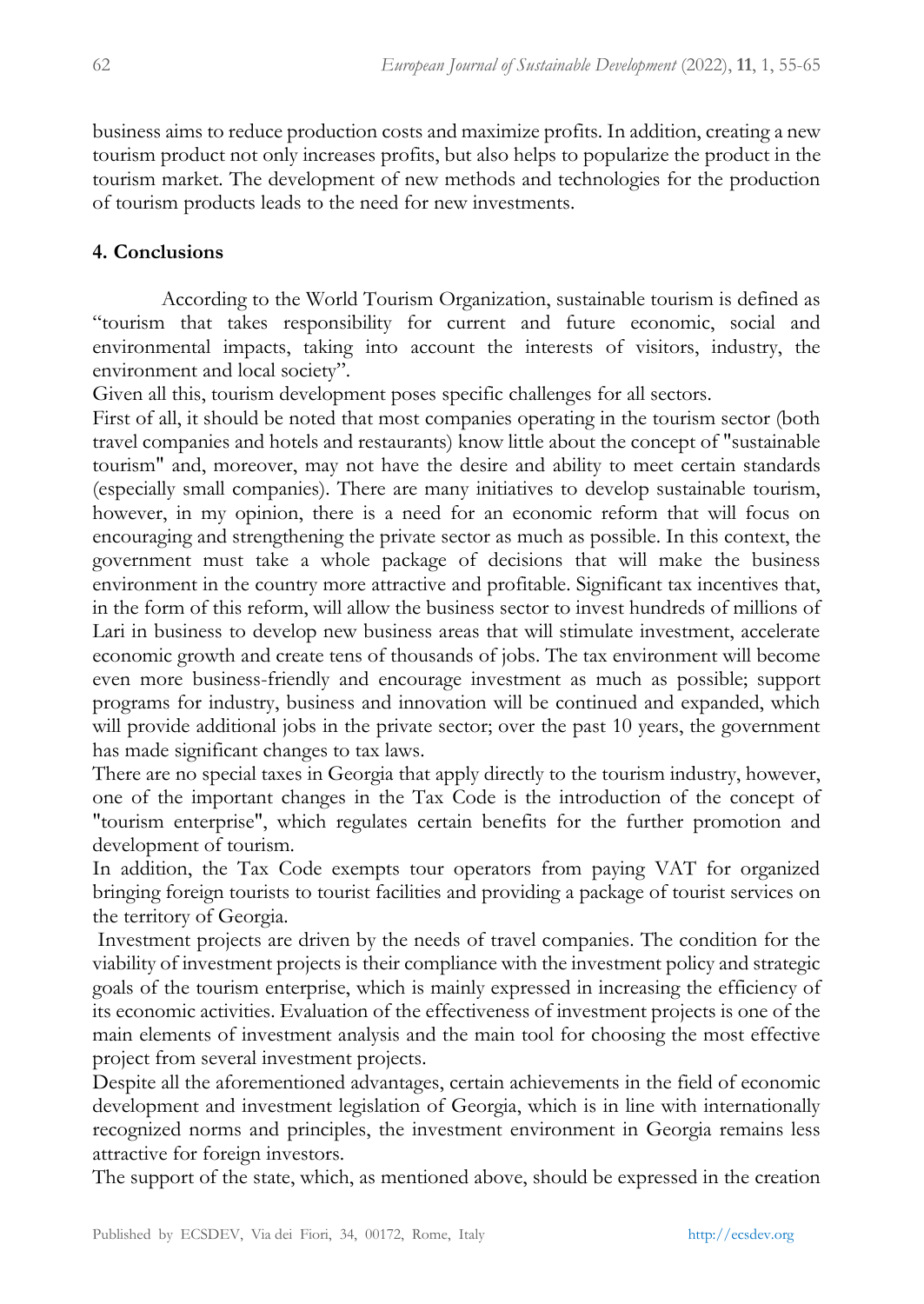of a flexible legal framework and tax system and the establishment of certain benefits, was reflected in the amendment to the Tax Code of Georgia dated March 13, 2012.

Tourism enterprise with its content is a privileged enterprise: article 26 of the Tax Code of Georgia "1. A tourism enterprise is a legal entity that builds a hotel, supplies hotel assets / part of them (with the right of redemption or not) and grants the buyer of this asset the right of the use of hotel assets / part of them as hotel rooms / apartments on the basis of a sale agreement (including rent , right to use, right to manage, trust, mediation and / or other similar agreement)

after the construction of the hotel is completed, the tourism enterprise is obliged to: have the specified area for hotel rooms / apartments;

Ensure that within no more than 10 calendar years after commissioning of the building (hotel) VAT taxable turnover from a specific facility (hotel) declared by a tourism company and / or a person / persons invited to operate the facility / part of it as a hotel (including, additionally accrued by the tax authority according to the specified object in the relevant period) (excluding transactions exempted from VAT) shall not be less than the turnover exempted from VAT" specified in sub-paragraph "w" of this Code as a result of delivery of hotel assets / part of them.

Georgia has the greatest tourism potential. Success requires two things - desire and a well thought out plan - the desire of the private sector and a strategic plan of the government. The aforementioned tax incentives or flexible legal framework is precisely the increase in the desire of the private sector to attract more investment and generate more profit.

What results can these changes bring to the country? Are these legal changes a tool for attracting business and, accordingly, investment for the state? - The establishment of a tourism enterprise is the promotion of several industries by the state, such as the development of the construction sector, hence the field of employment, hotel services and, most importantly, the development of tourism.

The preferential tax environment gives companies (private enterprises) to set up, operate and develop a hotel business for 10 years, so that with a 10-year preferential period, the country can develop tourism and create the necessary infrastructure.

In particular, in which taxes and who receives the mentioned benefit? How effective is this model in terms of investing in tourism?

As we have already mentioned, companies that create real estate for the hotel business, prepare it for sale, and a prerequisite is the return of the same asset to management under a lease agreement or another form, have the opportunity to grant the object the status of a tourism enterprise. The preferential VAT turnover base is applied for this.

article 1332 of the Tax Code of Georgia. Taxation of income of an individual who owns hotel assets / part of them by a tourism enterprise:

payment made by a tourist enterprise to an individual on the basis of a relevant contract shall be taxed at the rate of 5 percent of the amount payable at the source of payment.

In the case provided for in paragraph 1 of this Article, income received by an individual taxed at the source of payment shall not be included in the gross income of the recipient and shall not be subsequently taxed.

The creation of a tourism enterprise by the state as a preferential enterprise is a step forward that demonstrates a very great interest of both entrepreneurs and foreigners.

what is the content of my opinions and comments to this model of enterprise? How does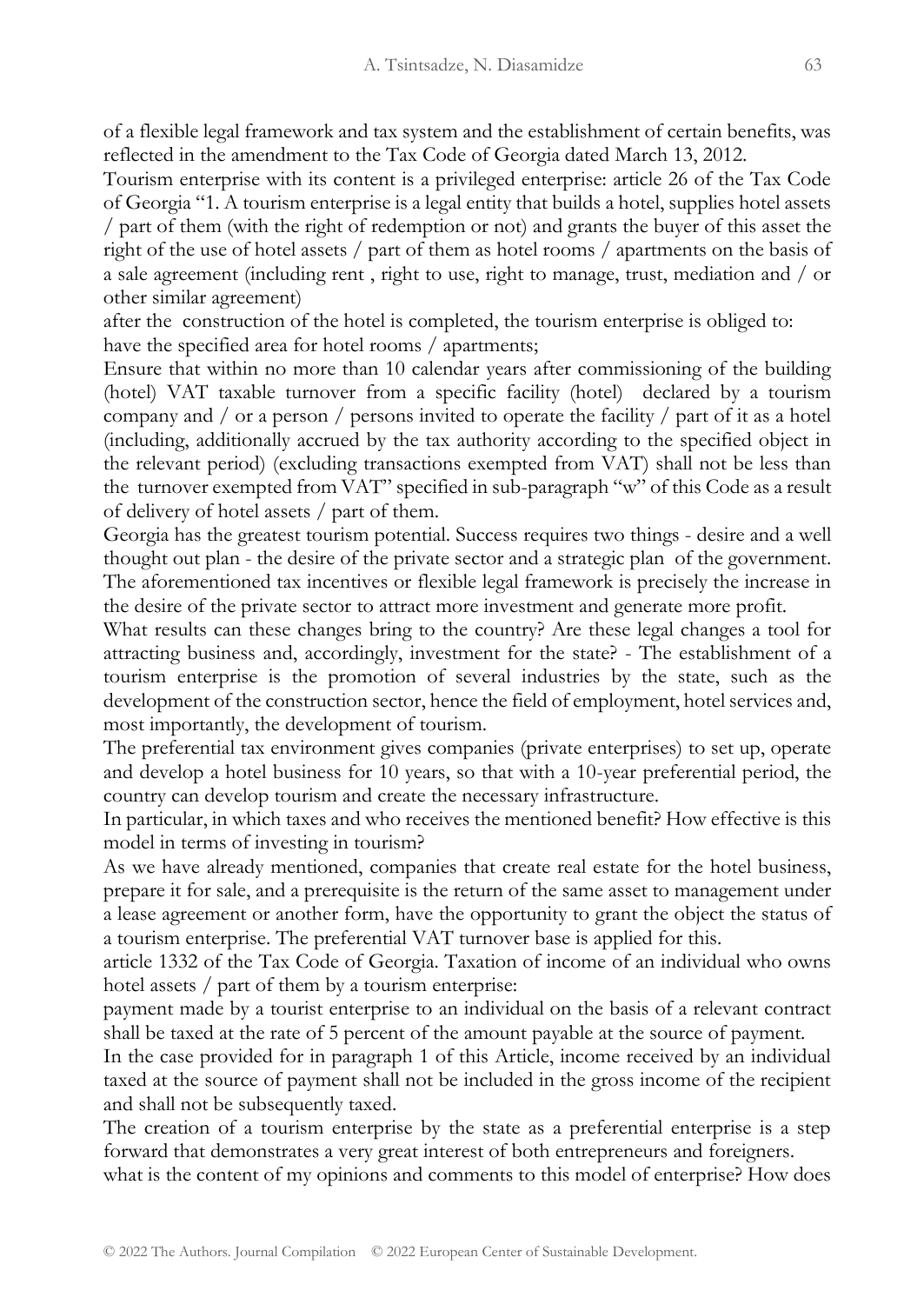this relate to investing?

As far as I know, the real estate market in Georgia is very wide, and yet most of the real estate is sold to foreign investors. If this model works properly (the so-called "aparthotel"), Georgia will have the opportunity to attract much more foreign investment. The positive aspects of this model are that the income of the buyer of real estate in an object that has the specified status is guaranteed by renting it out in various forms, has tax incentives (registration / declaration as a tax agent is not required, takes advantage of an income rate of 5%, etc.) and also operation and maintenance of the property is carried out by the enterprise.

In addition to offering the best conditions for the property owner, there is an opportunity to activate another sector - the hotel business; The hotel business cannot function if complex tours are not planned, including both acquaintance with the culture of Georgia and the creation of additional sources of income in different regions.

This enterprise has its disadvantages that I would like to draw your attention to. In the tourism sector, a hotel should be planned and promoted in such a way that it is attractive to tourists.

Against the background of the epidemic in the country, this issue has become more relevant and the state support is necessary for both the construction and tourism sectors in the fiscal and administrative fields.

Therefore, when considering successful models in the world or implementing them in practice, we must take into account the conditions that exist in a particular society.

Georgia will be at the forefront of tourism competition by making strategic investments in infrastructure, providing education, marketing and offering unique Georgian experiences to high solvent tourists around the world.

The role of tourism will significantly increase in the economic growth and development of Georgia as a result of the increase in the amount that visitors spend. More attention should be paid to the quality and variety of visitors than to the number of visitors.

## **References**

- Asif Khan, Sughra Bibi, Ardito Lorenzo, Jiaying Lyu, and Zaheer Udden Babar, Sustainability 2020, 12 (4). Tourism and Development in Developing Economies: A Policy Implication Perspective. DOI:10.3390/su12041618.
- Asie Tsintsadze Enverovna, Beka Phutkaradze Zaurovich[, Financial globalization and economic development,](https://cyberleninka.ru/article/n/16999906) European journal of economics and management sciences, 1Issue, Pages 35-39, 2017. DOI: <http://dx.doi.org/10.20534/EJEMS-17-1-35-38>
- Asie Tsintsadze, Natia Diasamidze. Impact of the Covid 19 Caused delays on the multiplier effect in the tourism industry, emerging trends in economics, culture and humanities (etECH2021) Conference proceedings, p 59-66. ISBN 978-9984-24-245-3
- Bogdan-Constantin Ibanescu, Mihail Eva and Alexandra Gheorghiu, Sustainability 2020, 12 (14). Questioning the Role of Tourism as an Engine for Resilience: The Role of Accessibility and Economic Performance. DOI:10.3390/su12145527
- Gabriela Carmen Pascariu, Bogdan-Constantin Ibanescu, Amfiteatru Economic, V. 20. (Special no. 12, 2018). Determinants and Implications of the Tourism Multiplier Effect in EU Economies. Towards a Core-Periphery Pattern? pp. 982-997. DOI: 10.24818/EA/2018/S12/982
- Godfrey Harris, Kenneth M. Katz, Stimulating international tourism in the 21st century, https://tourlib.net/books\_tourism/world\_tur1.htm , 2000